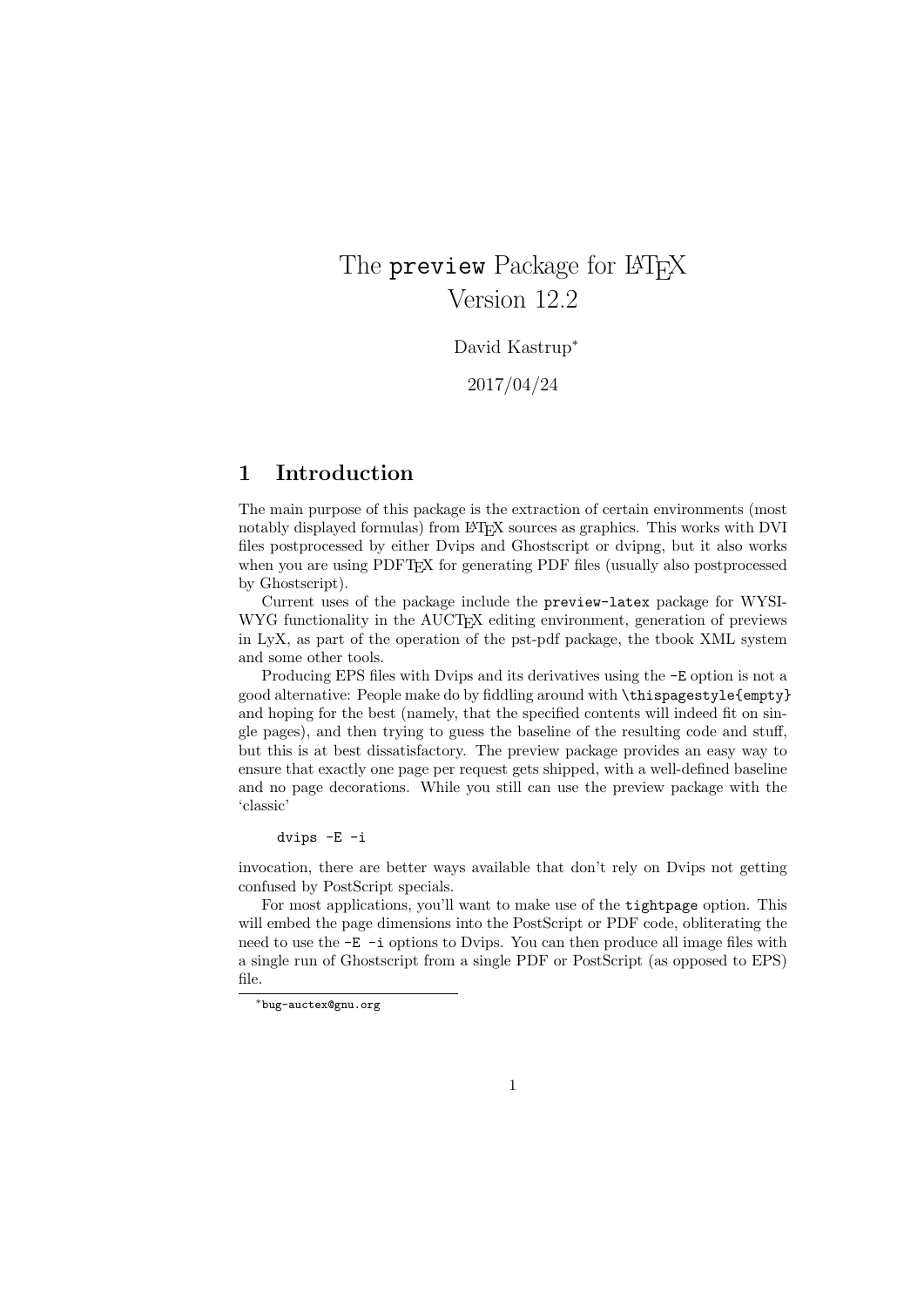Various options exist that will pass TEX dimensions and other information about the respective shipped out material (including descender size) into the log file, where external applications might make use of it.

The possibility for generating a whole set of graphics with a single run of Ghostscript (whether from LAT<sub>EX</sub> or PDFLAT<sub>EX</sub>) increases both speed and robustness of applications. It is also feasible to use dvipng on a DVI file with the options

-picky -noghostscript

to omit generating any image file that requires Ghostscript, then let a script generate all missing files using Dvips/Ghostscript. This will usually speed up the process significantly.

## 2 Package options

The package is included with the customary

 $\text{laser}$ [ $\{options\}$ ]{preview}

You should usually load this package as the last one, since it redefines several things that other packages may also provide.

The following options are available:

active is the most essential option. If this option is not specified, the preview package will be inactive and the document will be typeset as if the preview package were not loaded, except that all declarations and environments defined by the package are still legal but have no effect. This allows defining previewing characteristics in your document, and only activating them by calling LATEX as

> latex '\PassOptionsToPackage{active}{preview}  $\in{\mathcal{H}}$

- noconfig Usually the file prdefault.cfg gets loaded whenever the preview package gets activated. prdefault.cfg is supposed to contain definitions that can cater for otherwise bad results, for example, if a certain document class would otherwise lead to trouble. It also can be used to override any settings made in this package, since it is loaded at the very end of it. In addition, there may be configuration files specific for certain preview options like auctex which have more immediate needs. The noconfig option suppresses loading of those option files, too.
- psfixbb Dvips determines the bounding boxes from the material in the DVI file it understands. Lots of PostScript specials are not part of that. Since the TEX boxes do not make it into the DVI file, but merely characters, rules and specials do, Dvips might include far too small areas. The option psfixbb will include /dev/null as a graphic file in the ultimate upper left and lower right corner of the previewed box. This will make Dvips generate an appropriate bounding box.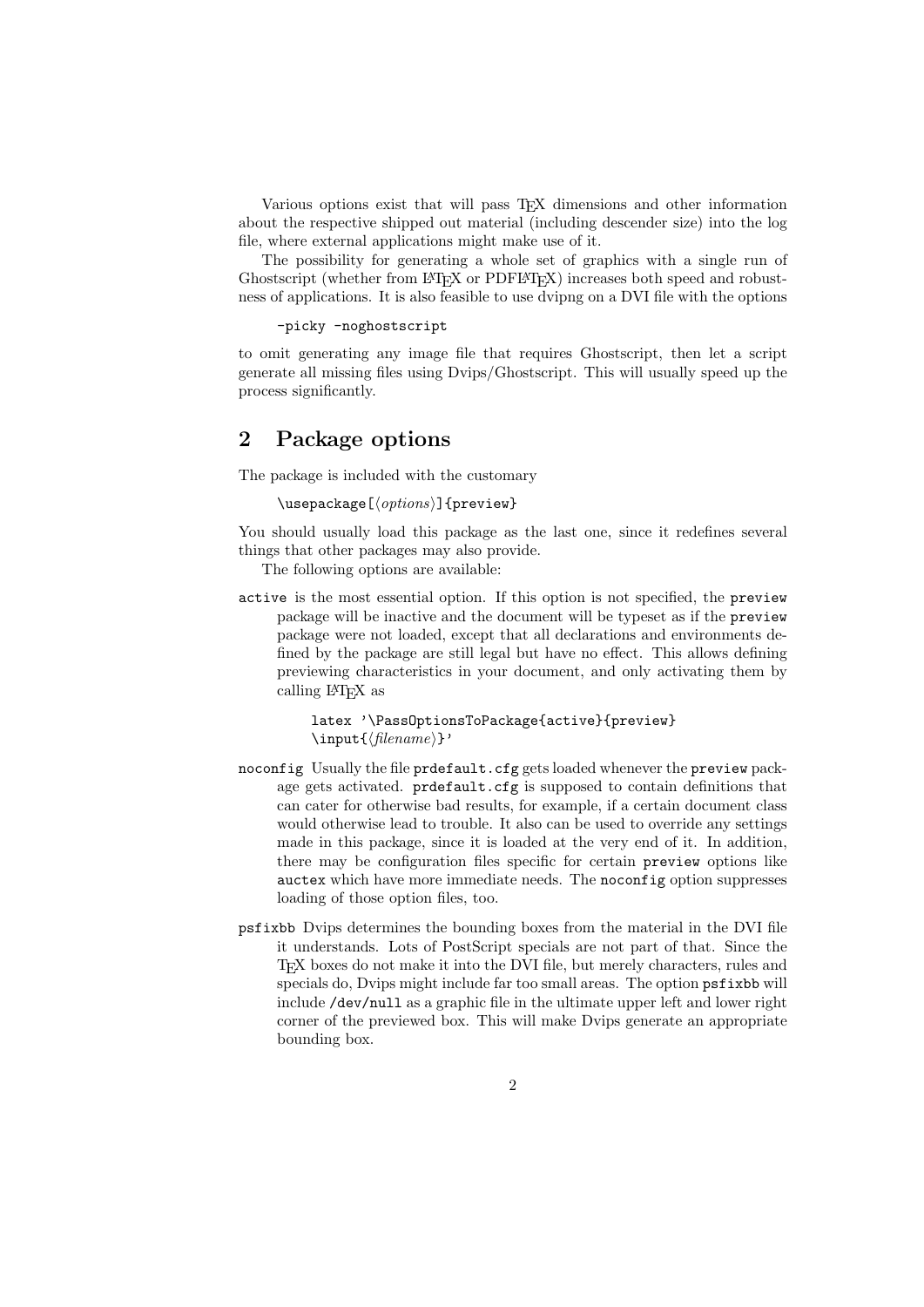- dvips If this option is specified as a class option or to other packages, several packages pass things like page size information to Dvips, or cause crop marks or draft messages written on pages. This seriously hampers the usability of previews. If this option is specified, the changes will be undone if possible.
- pdftex If this option is set, PDFTEX is assumed as the output driver. This mainly affects the tightpage option.
- xetex If this option is set, XeTEX is assumed as the output driver. This mainly affects the tightpage option.
- displaymath will make all displayed math environments subject to preview processing. This will typically be the most desired option.
- floats will make all float objects subject to preview processing. If you want to be more selective about what floats to pass through to a preview, you should instead use the \PreviewSnarfEnvironment command on the floats you want to have previewed.
- textmath will make all text math subject to previews. Since math mode is used throughly inside of LATEX even for other purposes, this works by redefining  $\langle \zeta, \zeta \rangle$  and  $\$  and the math environment (apparently some people use that). Only occurences of these text math delimiters in later loaded packages and in the main document will thus be affected.
- graphics will subject all \includegraphics commands to a preview.
- sections will subject all section headers to a preview.
- delayed will delay all activations and redefinitions the preview package makes until \begin{document}. The purpose of this is to cater for documents which should be subjected to the **preview** package without having been prepared for it. You can process such documents with

```
latex '\RequirePackage[active,delayed,\\tapm\)]{preview}
\in{\mathcal{h}lename}'
```
This relaxes the requirement to be loading the preview package as last package.

- $\langle$  driver) loads a special driver file  $pr\langle$  driver). def. The remaining options are implemented through the use of driver files.
- auctex This driver will produce fake error messages at the start and end of every preview environment that enable the Emacs package preview-latex in connection with AUCTEX to pinpoint the exact source location where the previews have originated. Unfortunately, there is no other reliable means of passing the current TEX input position in a line to external programs. In order to make the parsing more robust, this option also switches off quite a few diagnostics that could be misinterpreted.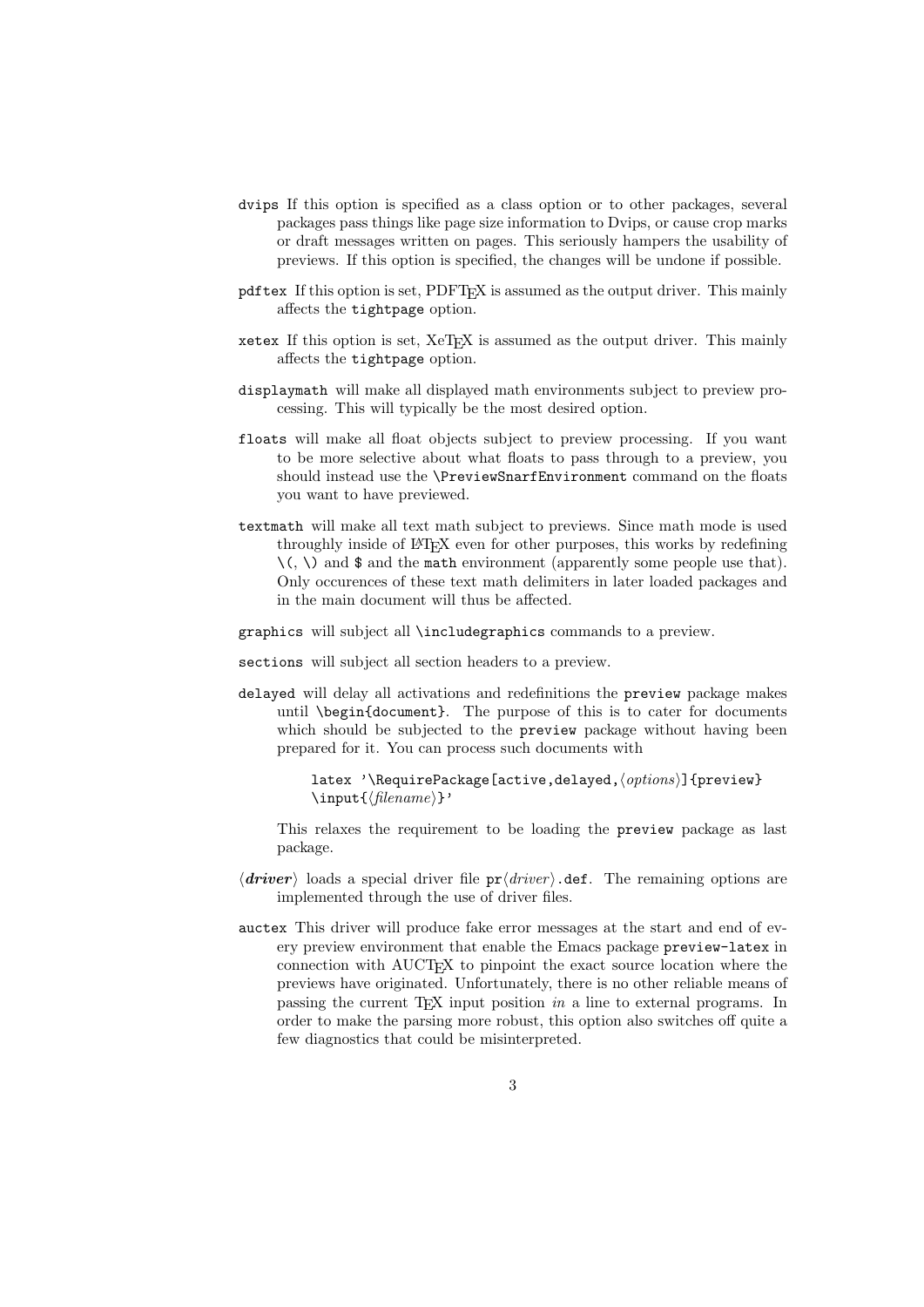You should not specify this option manually, since it will only be needed by automated runs that want to parse the pseudo error messages. Those runs will then use \PassOptionsToPackage in order to effect the desired behaviour. In addition, prauctex.cfg will get loaded unless inhibited by the noconfig option. This caters for the most frequently encountered problematic commands.

- showlabels During the editing process, some people like to see the label names in their equations, figures and the like. Now if you are using Emacs for editing, and in particular preview-latex, I'd strongly recommend that you check out the RefT<sub>E</sub>X package which pretty much obliterates the need for this kind of functionality. If you still want it, standard LATEX provides it with the showkeys package, and there is also the less encompassing showlabels package. Unfortunately, since those go to some pain not to change the page layout and spacing, they also don't change preview's idea of the T<sub>E</sub>X dimensions of the involved boxes. So if you are using preview for determing bounding boxes, those packages are mostly useless. The option showlabels offers a substitute for them.
- tightpage It is not uncommon to want to use the results of preview as graphic images for some other application. One possibility is to generate a flurry of EPS files with

dvips  $-E$  -i -Pwww -o  $\langle output file \rangle$ .000  $\langle input file \rangle$ 

However, in case those are to be processed further into graphic image files by Ghostscript, this process is inefficient since all of those files need to be processed one by one. In addition, it is necessary to extract the bounding box comments from the EPS files and convert them into page dimension parameters for Ghostscript in order to avoid full-page graphics. This is not even possible if you wanted to use Ghostscript in a single run for generating the files from a single PostScript file, since Dvips will in that case leave no bounding box information anywhere.

The solution is to use the tightpage option. That way a single command line like

gs -sDEVICE=png16m -dTextAlphaBits=4 -r300 -dGraphicsAlphaBits=4 -dSAFER -q -dNOPAUSE  $-s$ OutputFile= $\langle outputfile \rangle$ %d.png  $\langle inputfile \rangle$ .ps

will be able to produce tight graphics from a single PostScript file generated with Dvips *without* use of the options  $-E$  -i, in a single run.

The tightpage option actually also works when using the pdftex option and generating PDF files with PDFT<sub>F</sub>X. The resulting PDF file has separate page dimensions for every page and can directly be converted with one run of Ghostscript into image files.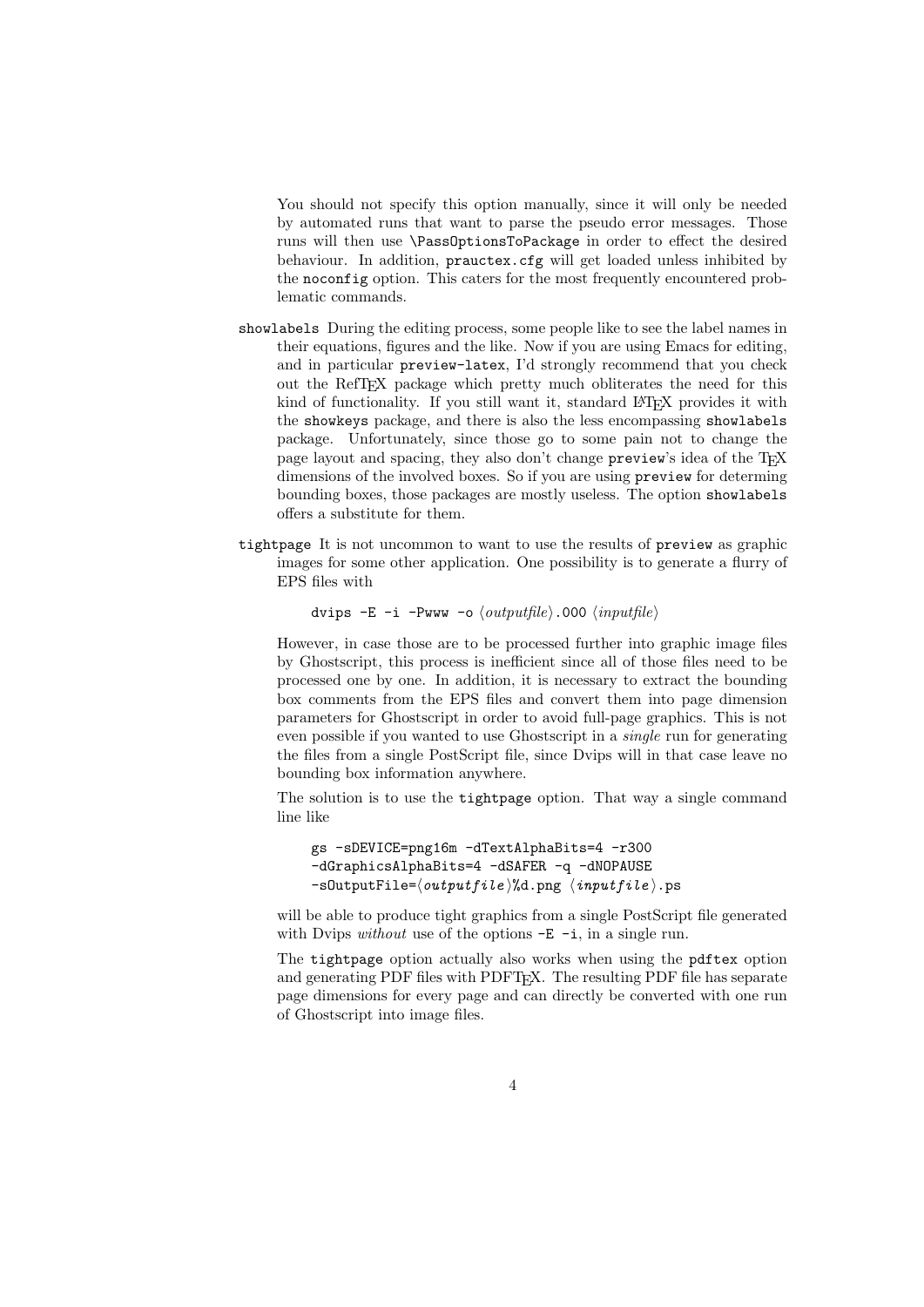If neither dvips or pdftex have been specified, the corresponding option will get autodetected and invoked.

If you need this in a batch environment where you don't want to use preview's automatic extraction facilities, no problem: just don't use any of the extraction options, and wrap everything to be previewed into preview environments. This is how LyX does its math previews.

If the pages under the tightpage option are just too tight, you can adjust by setting the length **\PreviewBorder** to a different value by using **\setlength**. The default value is 0.50001bp, which is half of a usual PostScript point, rounded up. If you go below this value, the resulting page size may drop below 1bp, and Ghostscript does not seem to like that. If you need finer control, you can adjust the bounding box dimensions individually by changing the macro \PreviewBbAdjust with the help of \renewcommand. Its default value is

\newcommand \PreviewBbAdjust {-\PreviewBorder -\PreviewBorder \PreviewBorder \PreviewBorder}

This adjusts the left, lower, right and upper borders by the given amount. The macro must contain 4 T<sub>E</sub>X dimensions after another, and you may not omit the units if you specify them explicitly instead of by register. PostScript points have the unit bp.

- lyx This option is for the sake of LyX developers. It will output a few diagnostics relevant for the sake of LyX' preview functionality (at the time of writing, mostly implemented for math insets, in versions of LyX starting with 1.3.0).
- counters This writes out diagnostics at the start and the end of previews. Only the counters changed since the last output get written, and if no counters changed, nothing gets written at all. The list consists of counter name and value, both enclosed in {} braces, followed by a space. The last such pair is followed by a colon  $(\cdot)$  if it is at the start of the preview snippet, and by a period (.) if it is at the end. The order of different diagnostics like this being issued depends on the order of the specification of the options when calling the package.

Systems like preview-latex use this for keeping counters accurate when single previews are regenerated.

footnotes This makes footnotes render as previews, and only as their footnote symbol. A convenient editing feature inside of Emacs.

The following options are just for debugging purposes of the package and similar to the corresponding T<sub>E</sub>X commands they allude to:

tracingall causes lots of diagnostic output to appear in the log file during the preview collecting phases of T<sub>EX</sub>'s operation. In contrast to the similarly named TEX command, it will not switch to **\errorstopmode**, nor will it change the setting of \tracingonline.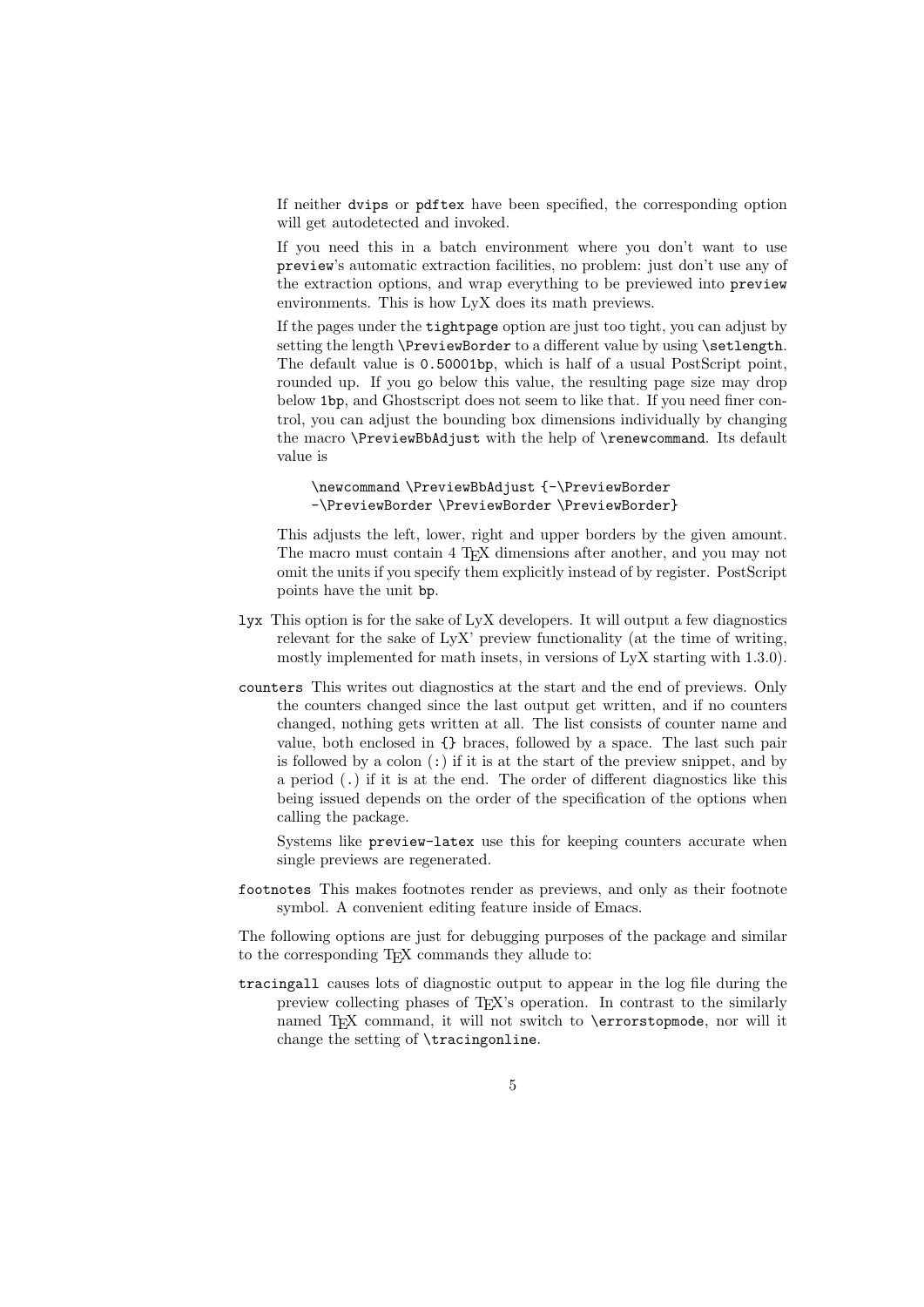showbox This option will show the contents of the boxes shipped out to the DVI files. It also sets \showboxbreadth and \showboxdepth to their maximum values at the end of loading this package, but you may reset them if you don't like that.

### 3 Provided Commands

preview The preview environment causes its contents to be set as a single preview image. Insertions like figures and footnotes (except those included in minipages) will typically lead to error messages or be lost. In case the preview package has not been activated, the contents of this environment will be typeset normally.

nopreview The nopreview environment will cause its contents not to undergo any special treatment by the preview package. When preview is active, the contents will be discarded like all main text that does not trigger the preview hooks. When preview is not active, the contents will be typeset just like the main text.

> Note that both of these environments typeset things as usual when preview is not active. If you need something typeset conditionally, use the \ifPreview conditional for it.

\PreviewMacro If you want to make a macro like \includegraphics (actually, this is what is done by the graphics option to preview) produce a preview image, you put a declaration like

#### \PreviewMacro[\*[[!]{\includegraphics}

or, more readable,

#### \PreviewMacro[{\*[][]{}}]{\includegraphics}

into your preamble. The optional argument to \PreviewMacro specifies the arguments \includegraphics accepts, since this is necessary information for properly ending the preview box. Note that if you are using the more readable form, you have to enclose the argument in a  $[\{\text{and }\}]$  pair. The inner braces are necessary to stop any included [] pairs from prematurely ending the optional argument, and to make a single {} denoting an optional argument not get stripped away by TEX's argument parsing.

The letters simply mean

- \* indicates an optional \* modifier, as in \includegraphics\*.
- [ indicates an optional argument in brackets. This syntax is somewhat baroque, but brief.
- [] also indicates an optional argument in brackets. Be sure to have encluded the entire optional argument specification in an additional pair of braces as described above.
- ! indicates a mandatory argument.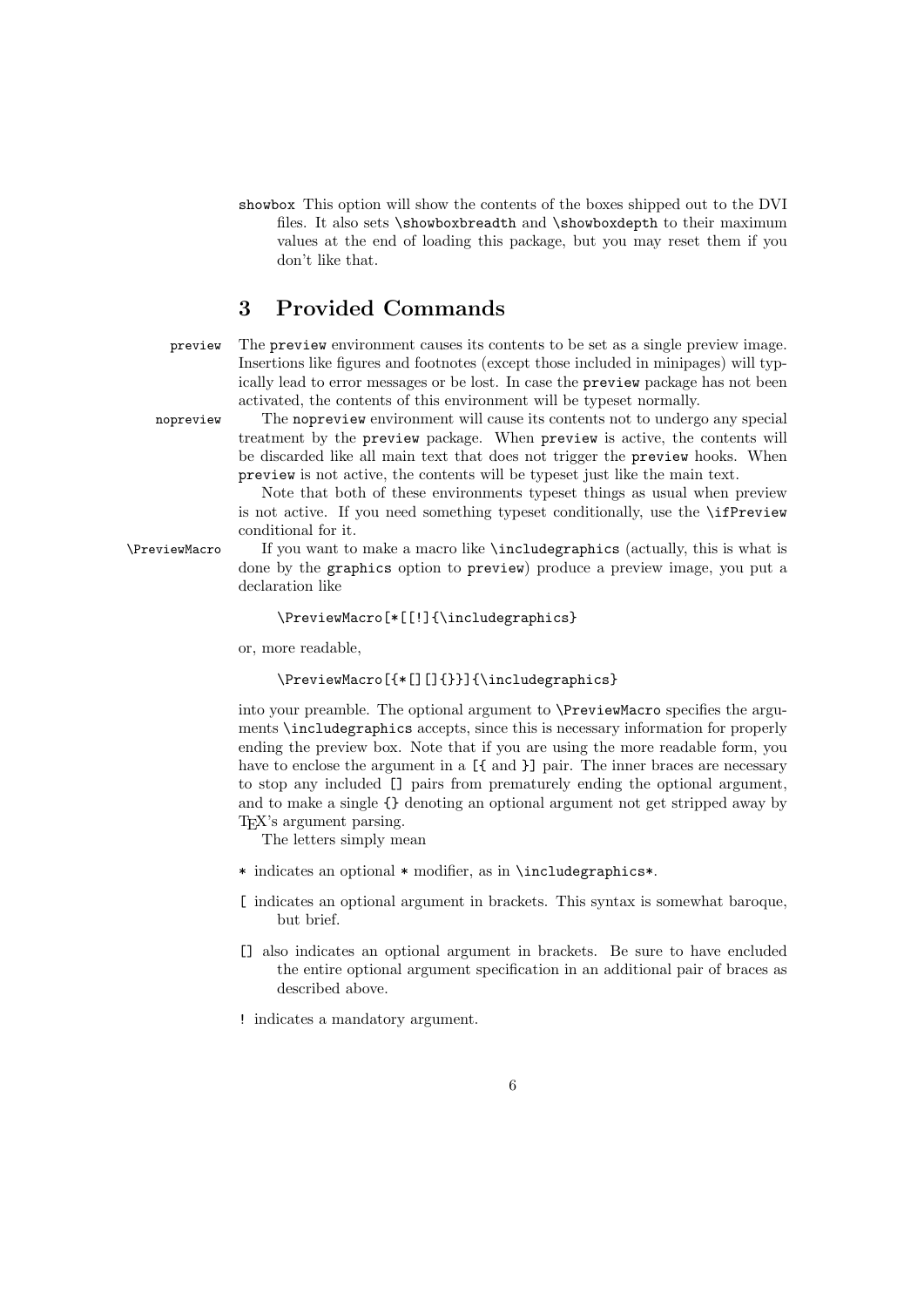- {} indicates the same. Again, be sure to have that additional level of braces around the whole argument specification.
- ?(*delimiter*){(*true case*)}{(*false case*)} is a conditional. The next character is checked against being equal to  $\langle\text{delimiter}\rangle$ . If it is, the specification  $\langle\text{true}\rangle$ case) is used for the further parsing, otherwise  $\langle false \; case \rangle$  will be employed. In neither case is something consumed from the input, so  $\{\langle true \; case \rangle\}$  will still have to deal with the upcoming delimiter.
- $\mathcal{A}$  (*literal sequence*) will insert the given sequence literally into the executed call of the command.
- will just drop the next token. It will probably be most often used in the true branch of a ? specification.
- $#\{\langle argument \rangle\}$  is a transformation rule that calls a macro with the given argument and replacement text on the rest of the argument list. The replacement is used in the executed call of the command. This can be used for parsing arbitrary constructs. For example, the [] option could manually be implemented with the option string ?[ $\{\text{\texttt{#1}}\}$ } [ $\{\text{\texttt{#1}}\}$ }}}}}. PStricks users might enjoy this sort of flexibility.
- : ${\langle \langle argument \rangle\} {\langle \langle replacement \rangle \rangle}$  is again a transformation rule. As opposed to #, however, the result of the transformation is parsed again. You'll rarely need this.

There is a second optional argument in brackets that can be used to declare any default action to be taken instead. This is mostly for the sake of macros that influence numbering: you would want to keep their effects in that respect. The default action should use #1 for referring to the original (not the patched) command with the parsed options appended. Not specifying a second optional argument here is equivalent to specifying [#1].

\PreviewMacro\* A similar invocation \PreviewMacro\* simply throws the macro and all of its arguments declared in the manner above away. This is mostly useful for having things like \footnote not do their magic on their arguments. More often than not, you don't want to declare any arguments to scan to \PreviewMacro\* since you would want the remaining arguments to be treated as usual text and typeset in that manner instead of being thrown away. An exception might be, say, sort keys for \cite.

> A second optional argument in brackets can be used to declare any default action to be taken instead. This is for the sake of macros that influence numbering: you would want to keep their effects in that respect. The default action might use #1 for referring to the original (not the patched) command with the parsed options appended. Not specifying a second optional argument here is equivalent to specifying [] since the command usually gets thrown away.

As an example for using this argument, you might want to specify

### \PreviewMacro\*[{[]}][#1{}]{\footnote}